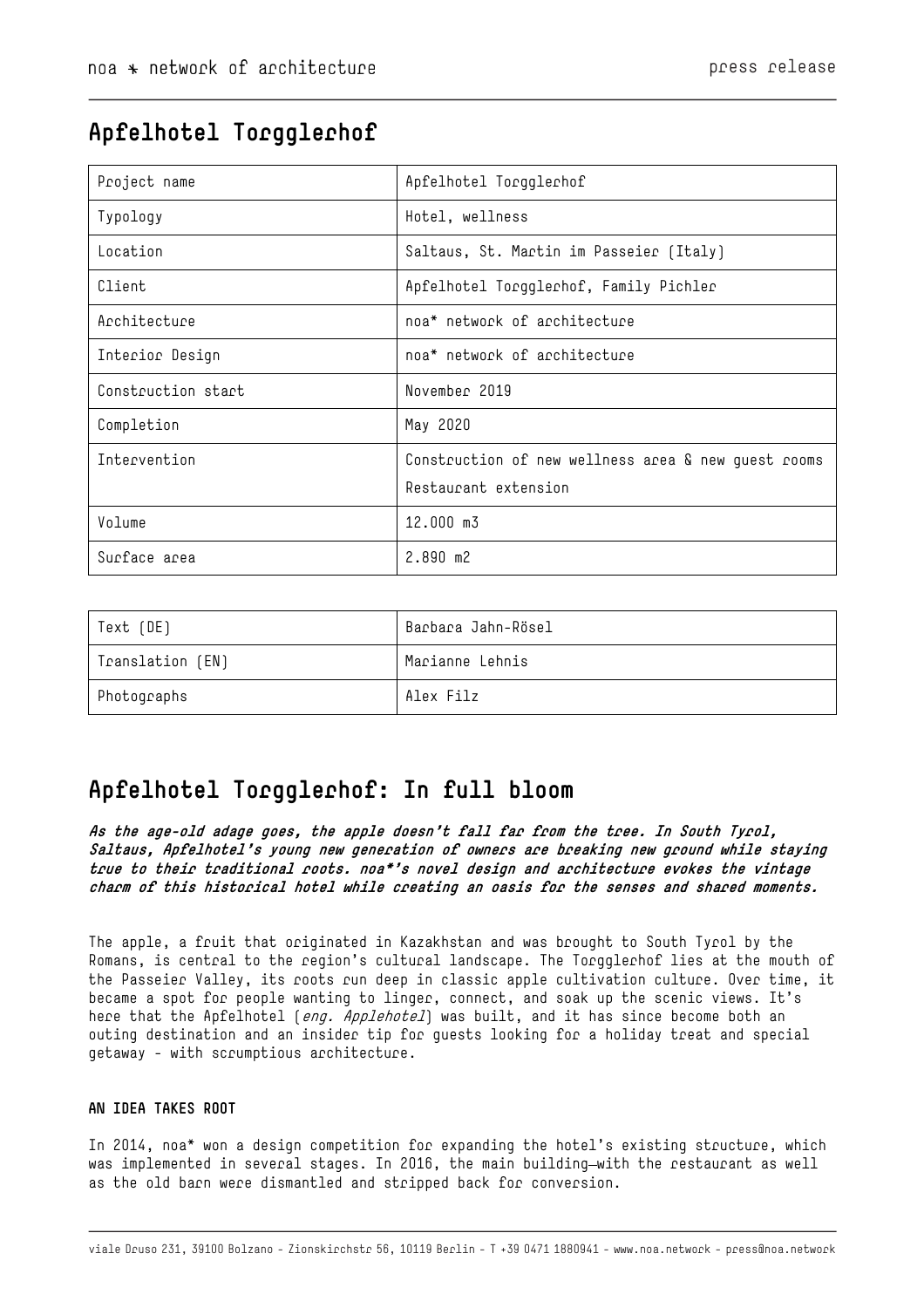Behind the original façade of the barn, beneath the guest rooms, you'll find Apfelhotel's production of various delicacies from their home-grown apples as well as other local specialties. The Apfelsauna (eng. Applesauna) was completed as the first feature of a spacious wellness and relaxation landscape, which has now been expanded.

In 2020, 18 new suites were built for guests and carefully designed to fit into the farmyard's landscape structure while complementing the rural surroundings. A special emphasis was placed on preserving the characteristic of the farmhouse ensemble and maintaining its scale.

As the central masterpiece of this rural development, noa\* designed a wellness area with architecture and greenery that resemble a modern lush garden. A kind of "green heart" that, like the apple-shaped sauna, integrates smoothly and fully into the landscape.

## **OVERFLOWING LOVE OF LIFE**

The newly opened wellness facility - the hotel's new centrepiece - has no Northside facade, instead, it blends into a natural green slope so that the building can hardly be seen. The entrance to the new spa is a curved semi-exposed concrete shell that tucks into the landscape and is designed with a stunning portal made from old wood. Here, in the interface between the surface and subsurface, the word immersion takes on a meaning of its own. The Southside of the wellness area, on the other hand, opens up with a glass and steel facade that vanishes underneath a blanket of rooftop greenery. The steel canopy, on which fragrant jasmine flowers will climb, protrudes upwards into the open sky, reminiscent of the holding structures used in modern apple cultivation.

Much of the Brunnenhaus, *(eng. Water Well House)*, as the new wellness area is also called, is largely hidden from sight: the entire structure is covered with a layer of earth and plants, designed to blend naturally into the bottom of the hill and thus merge into the landscape. The spa boasts a central drinking fountain made from natural-stone and an open fireplace in a spacious lounge area, which leads onto the showers, changing rooms, and beauty and massage rooms. The indoor-outdoor pool stretches out to the outdoors through the overgrown green façade and is partially framed with Lucerne metamorphic gneiss rock. The framing dissolves where the water edge meets the surrounding open space to visually connect with the landscape in an infinity edge.

## **THE GARDEN OF EVE**

The upper floor is an area for adults only - it features a sauna lounge, relaxation room, and a Finnish sauna and steam bath and an adjacent terrace where guests can refresh with an outdoor shower. The Finnish sauna is a dream for the senses, with its horizontally curved wooden slats and generous glazed windows, it offers a scenic view of the outdoors and apple fields. The steam bath has a cave-like character, with droplets collected in a clay pot due to the ceiling that inclines towards the room's centre. The relaxation room offers a spectacular view of the valley through the greenery of its facade cladding. The Apfelsauna in the garden can be reached via a curved open staircase, which is flanked by the exposed concrete shell.

#### **FLOWERING PLACES**

The new garden suites were constructed on the hotel's East-facing side: three independent buildings with a total of 18 guest rooms across three floors. The saddle roofs absorb the architectural language of their surroundings and the façade blends tradition with modern aesthetics. The buildings' outer shell has been deliberately kept dark in an ode to the traditional character of a barn house. Meanwhile, a wooden rhombus pattern - created as a